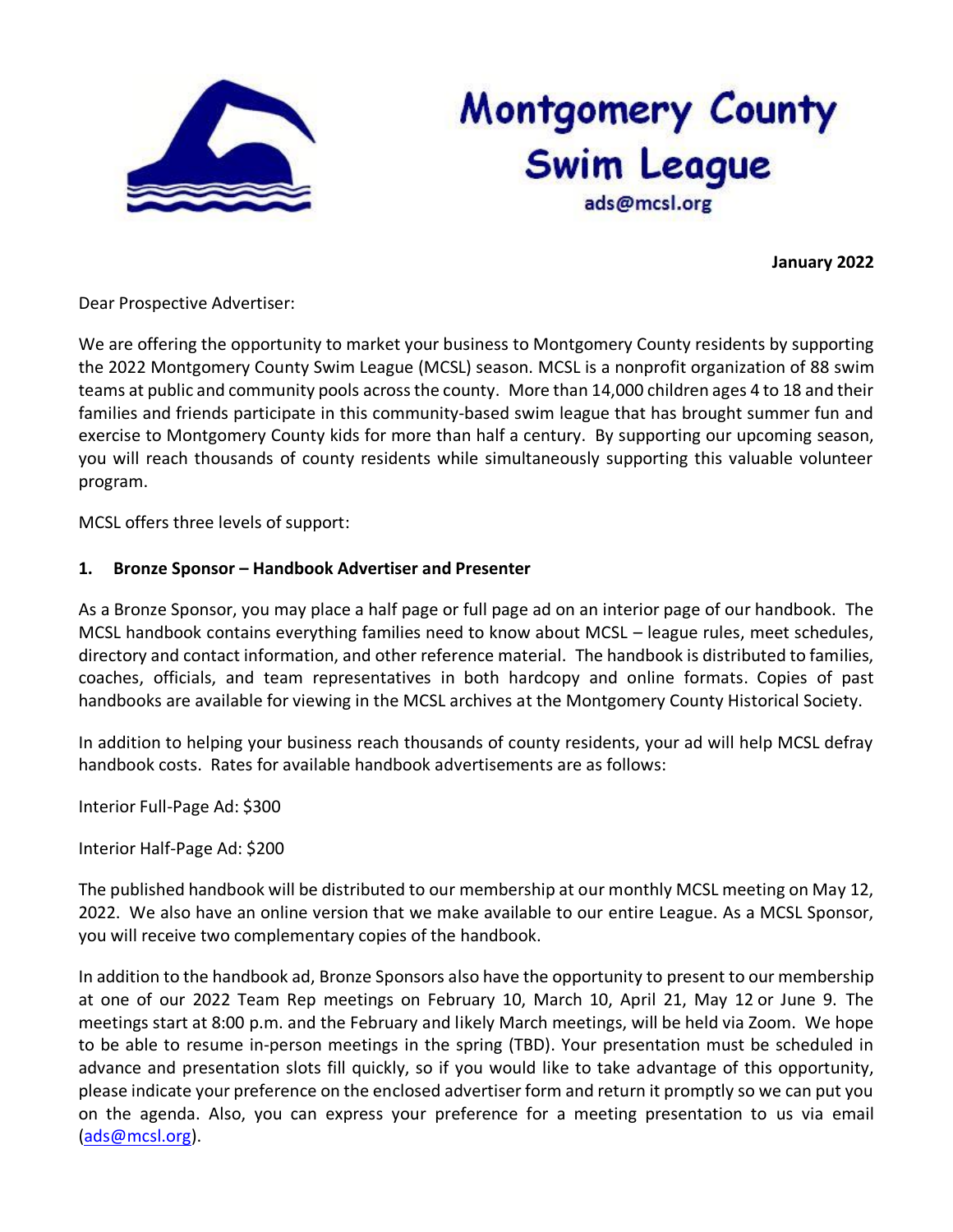Lastly, Bronze sponsors may also take advantage of email advertising to our expansive membership base. The league will provide all sponsors a list of our membership base such that you may email advertise your products and services, should you desire.

## **2. Silver Sponsor – Handbook Advertiser and Presenter + Web Site Advertiser**

As a Silver Sponsor you receive all of the benefits of Bronze Sponsorship, including an interior full-page handbook ad, attendance at a membership meeting, email advertising, plus a second opportunity to market your business and support MCSL as a MCSL.org web sponsor. With this option you may place a website banner ad (116 pixels high by 606 pixels wide) and a link to your business web site on the MCSL.org web site. Your banner ad will appear on the MCSL.org home page and on several other frequently visited pages on the MCSL site. In previous years, the MCSL site enjoyed over 200,000 unique visits in the months of June and July, generating nearly 2 million hits in these two months alone! Be sure your business takes advantage of this incredible visibility. Silver Sponsorship also entitles you to a graphic (up to 550 pixels high by 750 pixels wide) and a link to your business web site from our advertisers' [page.](http://mcsl.org/Sponsors.aspx) Banner ads are presented one at a time in a random order at the top of all MCSL.org web pages, and the graphics on the advertisers' page are permanently displayed throughout the advertising year.

The rate for Silver Sponsorship, including the full-page handbook ad, email advertising, banner ad, advertisers' page graphic and link is \$500.

# **3. Gold Sponsor – Handbook Advertiser and Presenter, Web Site Advertiser + Invitational Meet Advertiser**

As a Gold Sponsor you receive all of the benefits of Silver Sponsorship (interior full-page handbook ad, attendance at a membership meeting, email advertising, website banner ad, and advertisers' page graphic and link), plus you can further advertise your business at our league-wide invitational meets: the Coaches Invitational Long Course (July 12), All-Star Relays (July 30) and Individual All-Stars (July 31). These meets feature the best swimmers in the area, joined by their families, friends and teammates. As a Gold Sponsor, you may place a ¼ page ad in each meet program, display your company banner, have your business acknowledged by our meet announcer, and distribute brochures or sell merchandise at the meets.

The rate for Gold Sponsorship is \$600.

Please note that whatever option you choose, all of us at MCSL greatly appreciate your support of our program. Please let me know if we can answer any of your questions. We hope to hear from you soon.

Sincerely,

Marcie Ament **Kristine Frohman** [ads@mcsl.org](mailto:ads@mcsl.org) ads@mcsl.org

MCSL Advertising, Chair MCSL Advertising, Outgoing Chair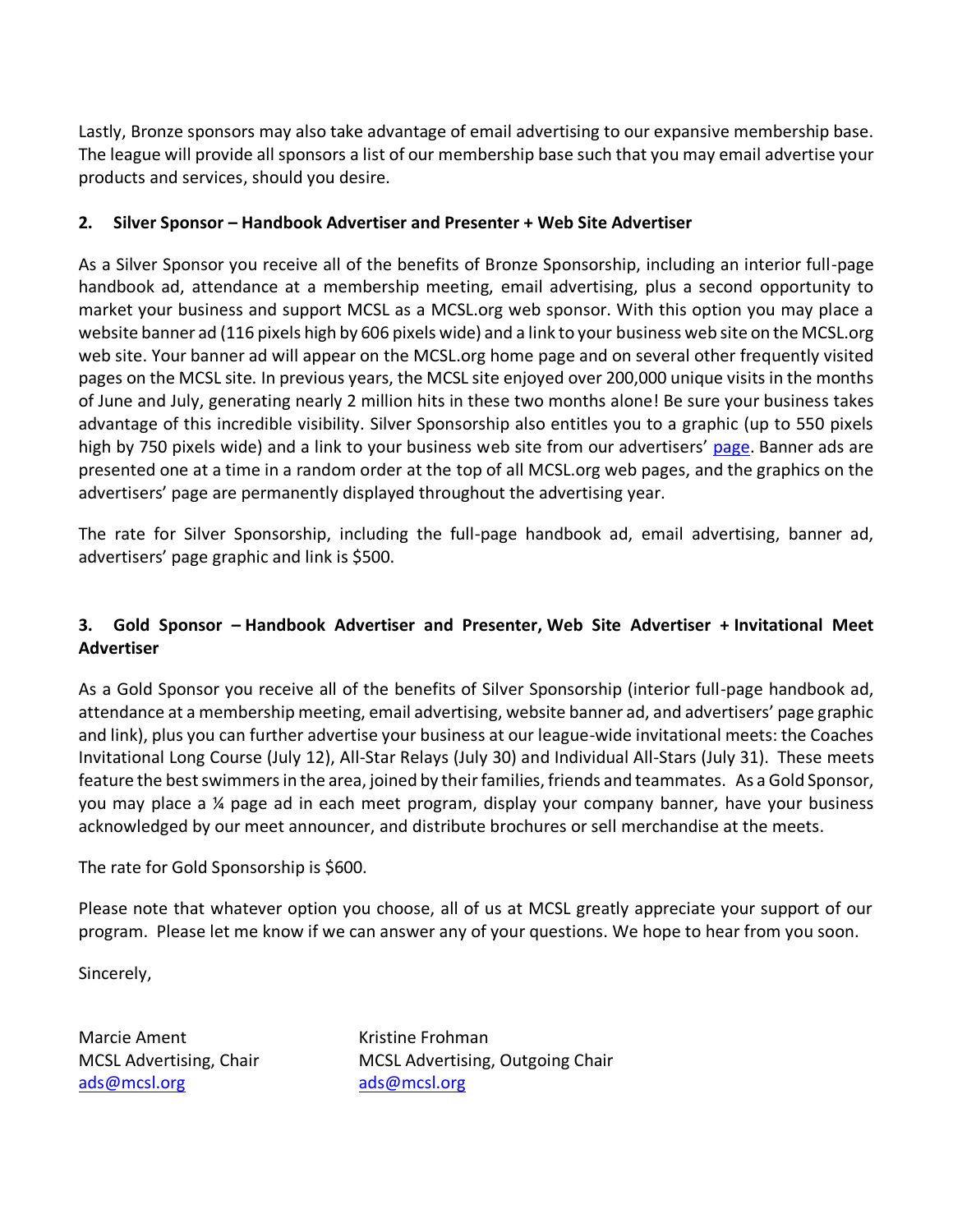# **MCSL Advertising Guidelines**

Please complete the enclosed advertiser form, including all contact information, so that we may contact you in the event that we have questions regarding your ad and to mail you your handbook. While we make every effort to best present the images and graphics in your ad, we make no guarantees as to how closely we can match your image.

In order to meet our printing deadlines, your approved electronic ad and payment must be received **no later than April 1, 2022**.

Payment may be made by check (payable to **MCSL)** and mailed to:

Marcie Ament 14309 Myer Terrace Rockville, MD 20853

Electronic submissions of artwork and the advertiser form information may be sent to [ads@mcsl.org.](mailto:ads@mcsl.org)

| <b>Print Ad Sizes</b>     |                                    | <b>Web Ad Sizes</b>  |                        |  |  |
|---------------------------|------------------------------------|----------------------|------------------------|--|--|
| Half Page Handbook Ad:    | See specs below                    | Banner Ad:           | 116 pixels high by 606 |  |  |
| Full Page Handbook Ad:    | See specs below                    |                      | pixels wide            |  |  |
| Black and white logo for  | Up to: $0.5''$ H by                | Advertisers'<br>Page | Up to 550 pixels high  |  |  |
| footer in Invitational    | $2.0''$ W                          | Graphic:             | by 750 pixels wide     |  |  |
| Meet Program (.bmp,       |                                    |                      |                        |  |  |
| .jpg, .jpeg, $or .png$ ): |                                    |                      |                        |  |  |
| Invitational              | Meet   5 $\frac{1}{4}$ " H by 4" W |                      |                        |  |  |
| Program Ad:               |                                    |                      |                        |  |  |

### **Handbook Ad Specs:**

Full-page ad dimensions should be 7.5 inches tall x 3.875 inches wide and at least 300 dots per inch (2250 tall x 1162 wide).

Half-page ad dimensions should be 3.75 inches tall x 3.875 inches wide and at least 300 dots per inch (1125tall x 1162 wide).

The format for handbook ads should be PDF, TIF, or high quality JPG images.

The preferred specs for Web Ads should be TIP or JPG.

### **Print Ad Design Considerations**

• Please design your ad considering the ad size. An oblong image for a half page ad or a square image for a full-page ad may cause us to distort the image or size the image smaller than the allotted space.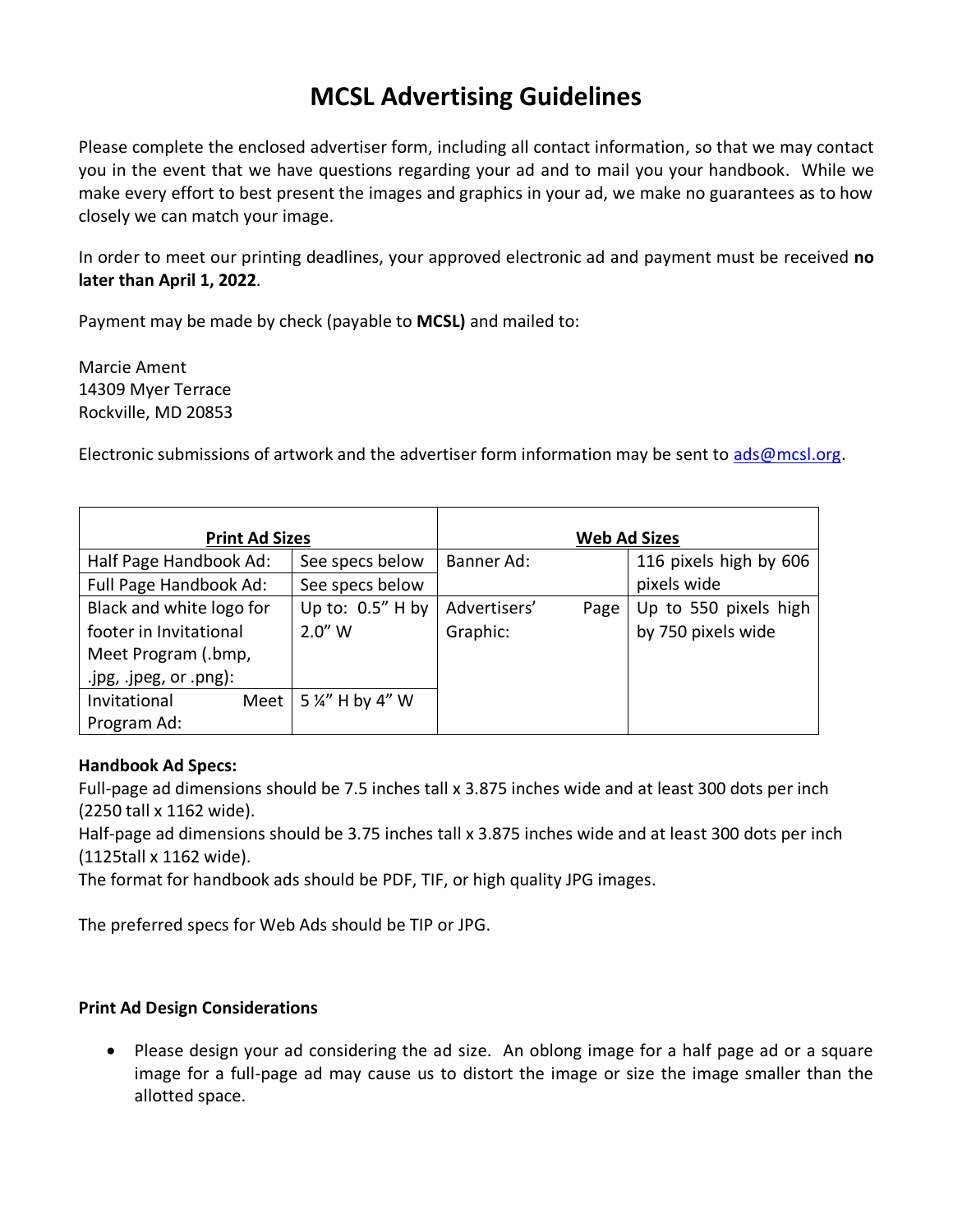- All ads appear in black and white with grayscale rendering of photographs and images. If photographs or colored artwork are submitted, they may lose resolution and detail when converted to black and white. Also note that fine line art does not always scale well.
- We can scan images, pictures and business cards if needed. But understand that color originals do not always produce good black and white printable images.
- If you advertised with us last year (or in a recent year), please indicate if you would like us to use your copy from that year.

#### **Ad Submissions**

Handbook ads should be submitted in electronic format  $-$  PDF format is highly preferred. TIF or high quality JPG images may also be used.